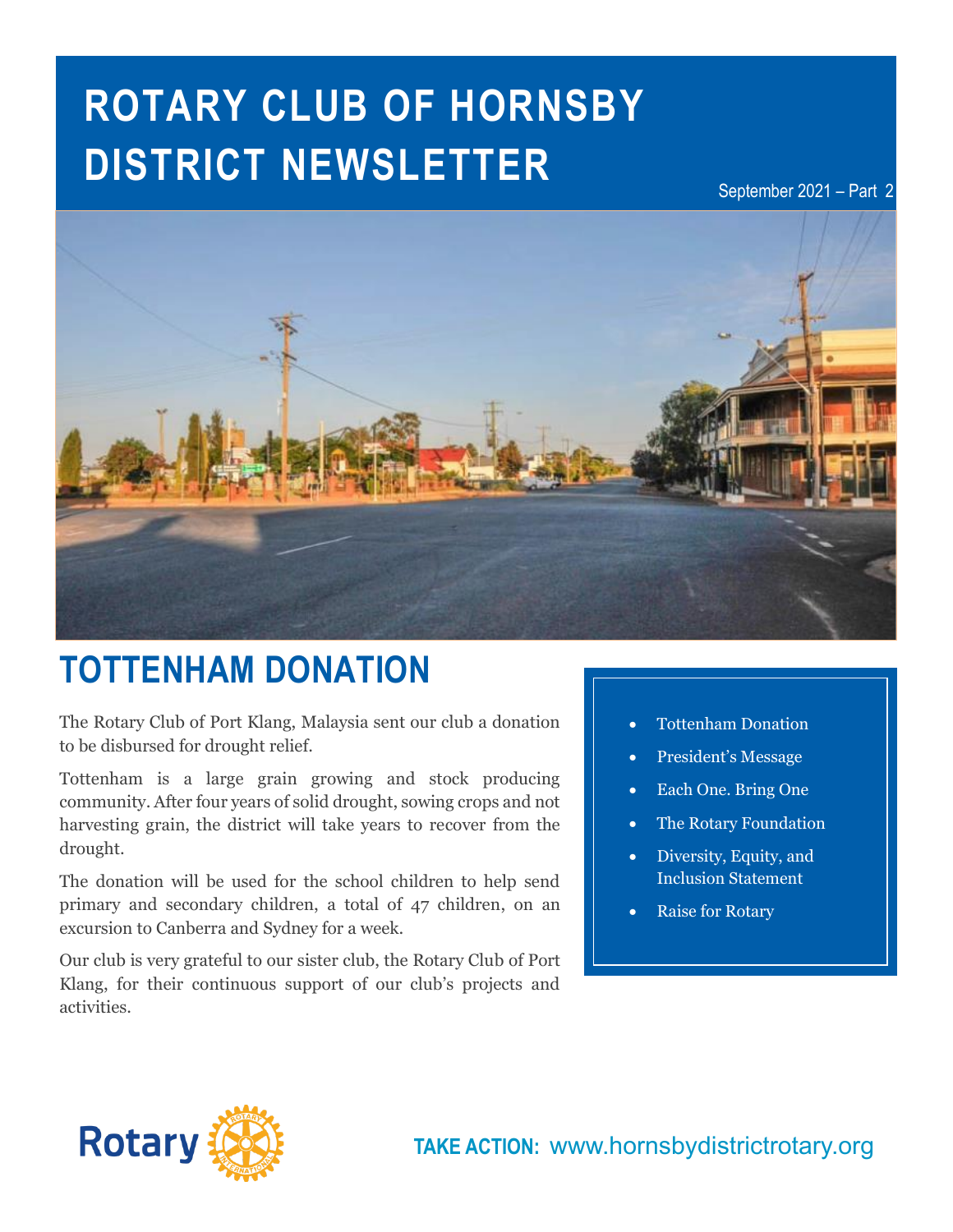## **PRESIDENT'S MESSAGE**

This week, we had our monthly Board Meeting. We now have a new Secretary, Sadia. Niazi.

Congratulations, Sadia and thank you for stepping up to take this position.

Other details revolving around the change of Presidency are still in process and will resolve in the goodness of time.

**Brochure Changes Coming** Members. The Board also accepted the white card for Nigel Hook, which will be presented shortly to **COVID-19 Local** Covid-19 Local Covid-19 Local Covid-19 Local Covid-19 Local Covid-19 Local Covid-19 Local Covid-19 Local Covid-19 Local Covid-19 Local Covid-19 Local Covid-19 Local Covid-19 Local Covid-19 Local Covid-19 L The Board ratified two white cards for Priyanka and Ankita from our volunteer marketing team. They will now be interviewed by Sahar, Membership Chairman, to see if they are willing to become financial the Club.

Sahar is also following up further contacts for membership. I trust this trend will continue which will strengthen the Club for the future.

It should be noted that the donation of \$3500 for drought and fire relief from last year's finances has now been paid through the Tottenham CWA to help Children from the school who can't afford extracurricular activities because of hardships caused by the elements.

We all hope that October will see the lifting of some Covid restrictions that will allow us the freedoms we have missed for so long.

Yours in Rotary

Acting President Rob



## **EACH ONE, BRING ONE**

We as our members to assist the club with membership!

Commit to bringing one friend, neighbour, or colleague into Rotary.

Use these [resources](https://my.rotary.org/en/learning-reference/learn-topic/membership?cid=cc_AllMember2021_20210803_eml_ad_mem_na_na_) to share the gift of membership with others.

"New and different club models will attract diverse leaders to Rotary.

Rotary clubs continue to demonstrate their value by staying connected to members and responding to changing needs in the community about clubs around the world who are finding ways to adapt to new challenges and meeting online.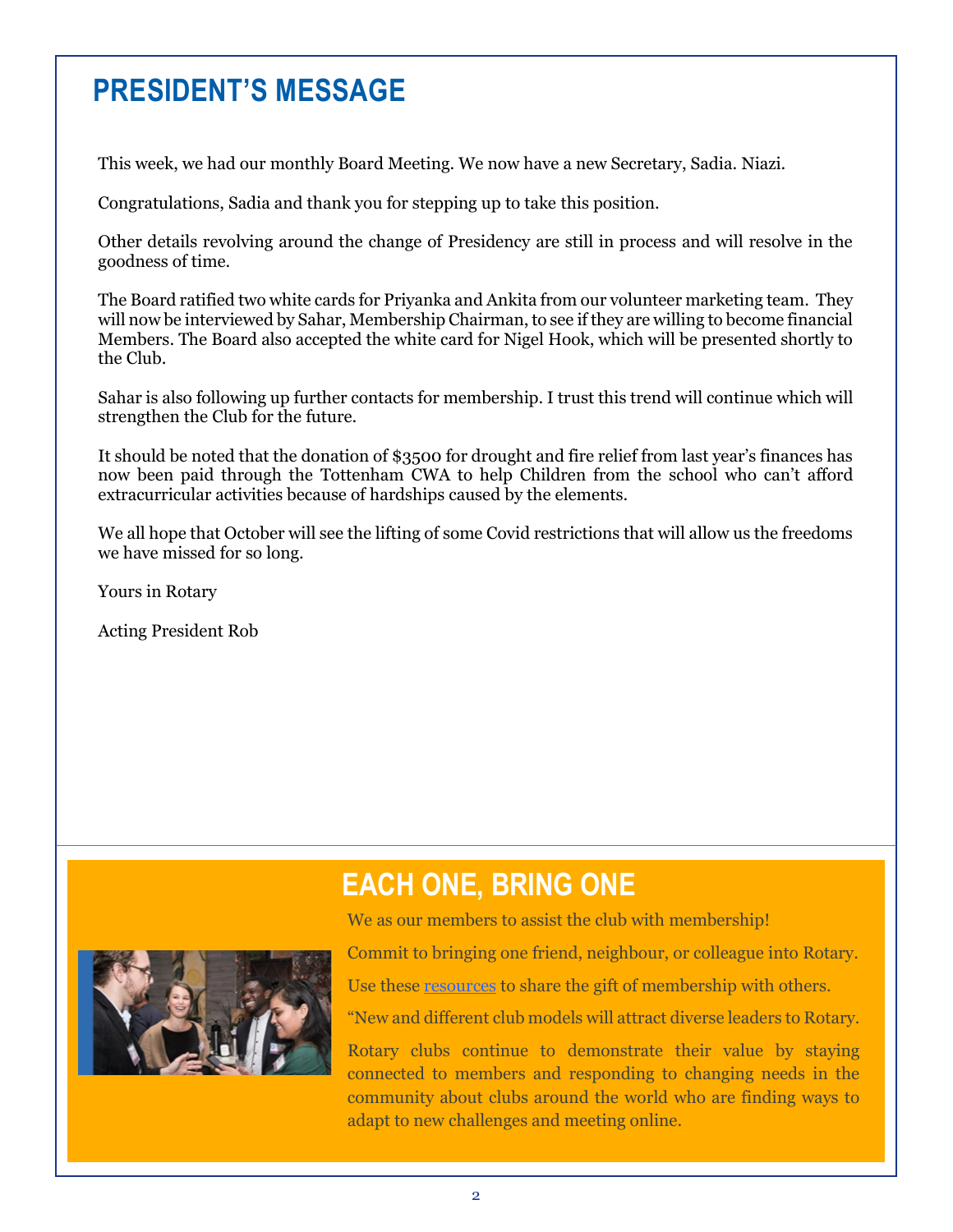#### THE ROTARY FOUNDATION

With the collapse of the government in Afghanistan, many Rotarians have expressed concern about the future of our Polio Eradication Initiative – when ultimate success is so close. There have been only TWO cases of wild polio virus in all of 2021, one in Afghanistan and one in Pakistan. These occurred in January.



At a recent meeting of Rotary polio coordinators RI Past President and 2021/22 Chair of The Rotary Foundation, John Germ, told the meeting that Rotary's team has been working with the Taliban for some times and we need to remember 'the Taliban have children too – and want them protected against Polio'.

## DIVERSITY, EQUITY, AND INCLUSION STATEMENT

RI's Board of Directors, with guidance from the DEI Taskforce, took additional steps to ensure our organization values and lives the principals of diversity, equity and inclusion by revisiting and strengthening Rotary's 2019 DEI statement.

"*At Rotary, we understand that cultivating a diverse, equitable, and inclusive culture is essential to realizing our vision of a world where people unit and take action to create lasting change.*

*We value diversity and celebrate the contributions of people of all backgrounds, across age, ethnicity, race, colour, disability, learning style, religion, faith, socioeconomic status, culture, marital status, languages spoken, sex, sexual orientation, and gender identity as well as differences in ideas, thoughts, values, and beliefs.*

*Recognizing that individuals from certain groups have historically experienced barriers to membership, participation, and leadership, we commit to advancing equity to all aspects of Rotary, including in our community partnerships, so that each person has the necessary access to resources, opportunities, networks, and support to thrive.*

*We believe that all people hold visible and invisible qualities that inherently make them unique, and we strive to create an inclusive culture where each person knows they are values and belong.*

*In line with our value of integrity, we are committed to being honest and transparent about where we are in our DEI journey as an organization, and to continuing to learn and do better*."

If you witness or experience someone acting in a way that violates Rotary's DEI statement, email DEI.Inquiries@rotary.org.